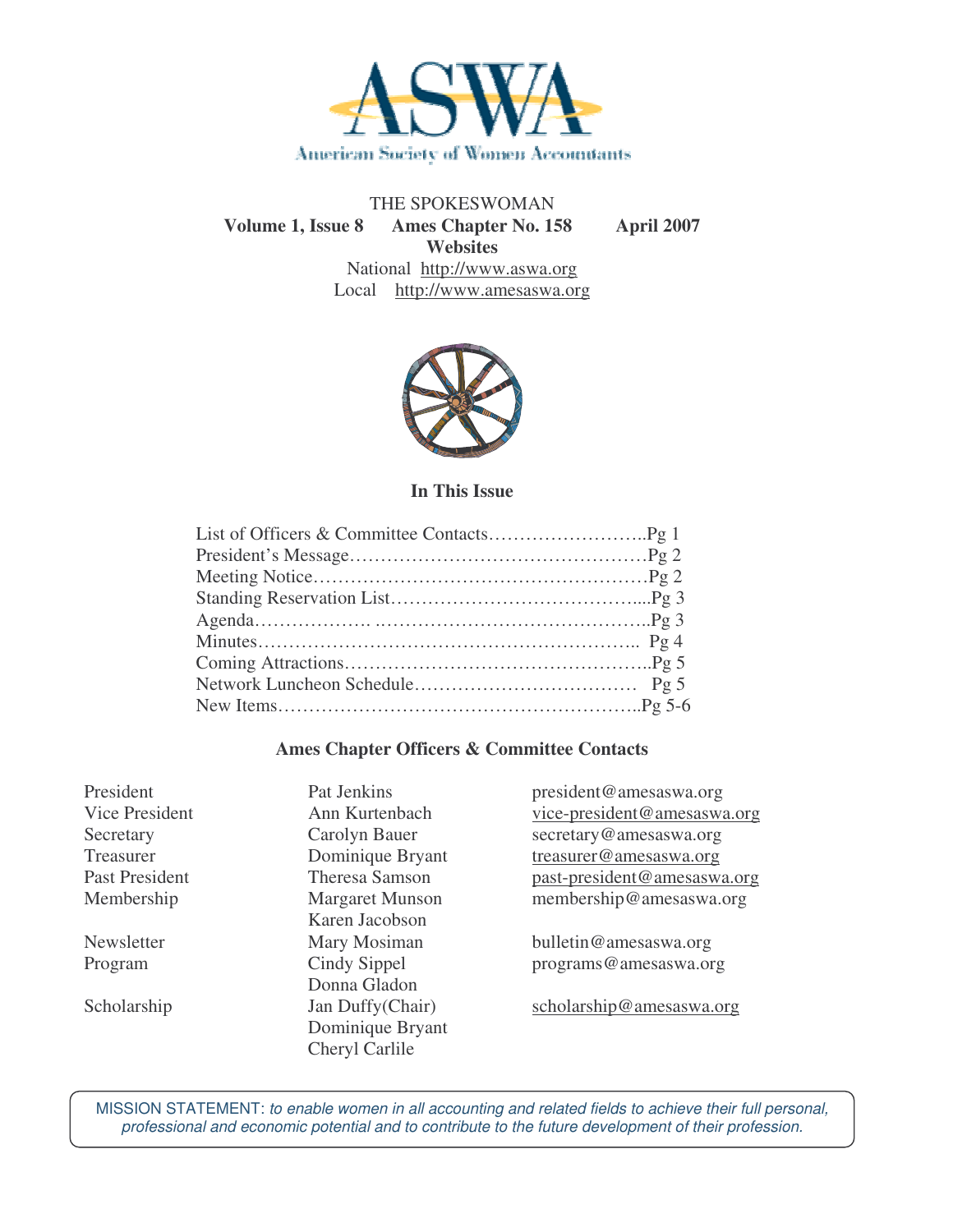

## **President's Message**

Spring is the time associated with renewal, rejuvenation, and rebirth. Even though it doesn't really feel like it today, spring is here. This is the time when we elect new officers for the upcoming year, evaluate our current year's accomplishments, and start thinking about our goals for next year. I want to thank the nominating committee for the hard work you have done in a short time frame. Thank you to everyone who has agreed to be an officer or serve on a committee for next year. We have a lot of positions to fill from a relatively small member group. We all get busier every year and feel that we have less time and energy, so I know what great gifts these commitments are. Now we need to start thinking about what goals we want to set for next year.

Have a great meeting next week, with lots of prospective new members and I'll see you in May. Happy Spring!!

Pat

# **Meeting Notice Wednesday, April 18, 2007**

Buford's Bunkhouse Restaurant 2601 East 13<sup>th</sup> Street, Ames

Networking 5:30 Speaker 6:00 Dinner/Meeting

7:00

# **Topic: Prepare for Success: Achieve you Goals**

**Speaker: Marty Baddeloo, Solutions Kept Simple**

Dinner reservations by noon, Tuesday, April 17<sup>th</sup>, 2007

Donna Gladon 515-233-6554 Email: donnagladon@yahoo.com

**April Program Info:** Marty Baddeloo from Solutions Kept Simple will be present "Prepare for Success: Achieve you Goals" at the April 18 meeting. In preparation for the meeting, please take time to complete the attached questionnaire and return it to Marty. His email is included on the sheet.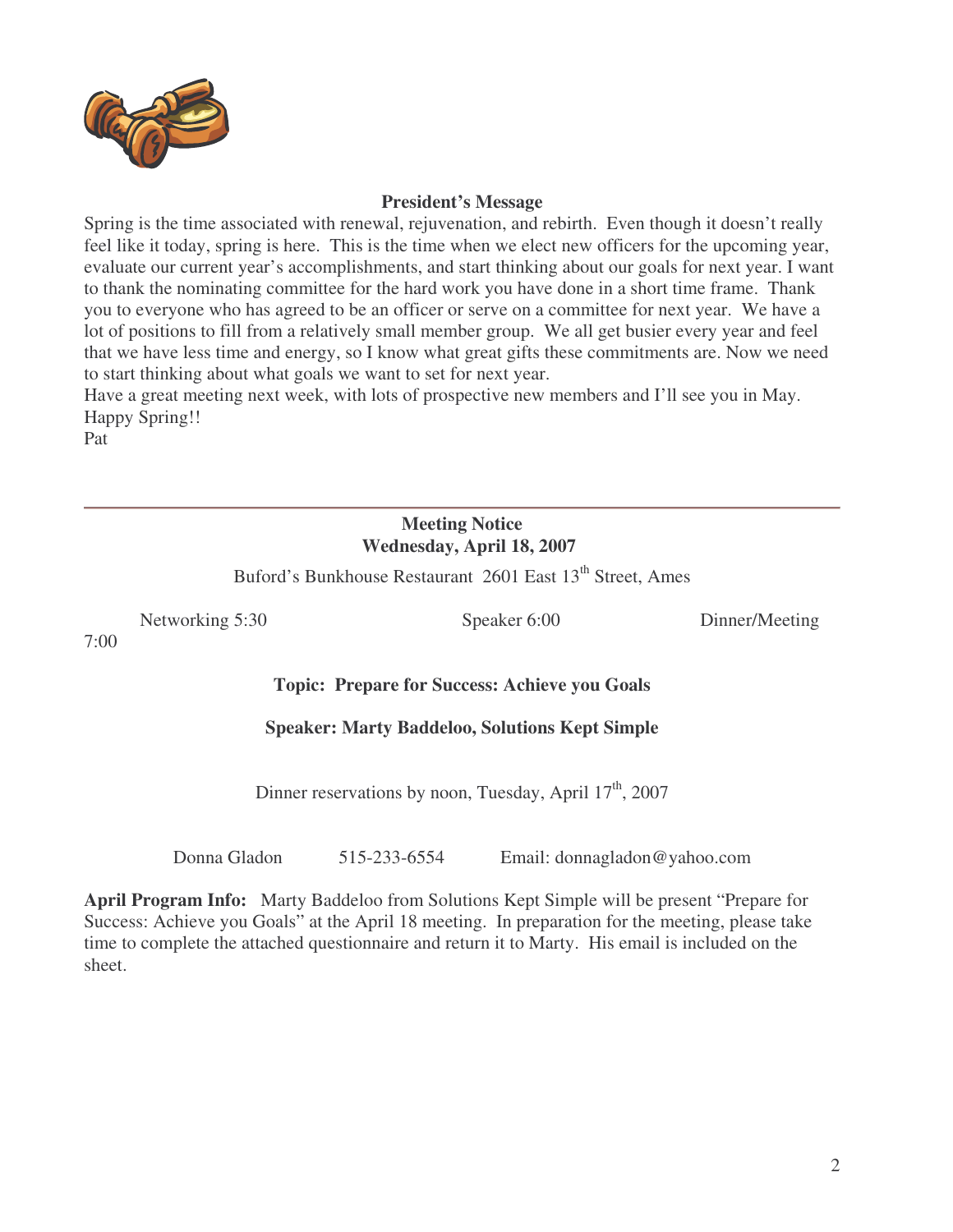## **Standing Reservation List**

| Cindy Sippel  | Jan Duffy      | Karen Jacobson | Kate Mulder |
|---------------|----------------|----------------|-------------|
| Kara Mikesell | Theresa Samson | Ann Kurtenbach | Pat Jenkins |

If you would like to be added to the Standing Reservation List, please contact Kate Mulder at 515- 382-1500 or cmulder@nev.hfmgt.com

## **Agenda American Society of Women Accountants Ames Chapter #158 April 18, 2007**

- 1. Call to Order
- 2. Quorum
- 3. Approval of March Minutes
- 4. Treasurer's Report
	- a. Monthly Report
- 5. Committee Reports
	- a. Membership
	- b. Program
	- c. Bulletin
	- d. Scholarship
- 6. Old Business
	- a. Bylaw changes
	- b. Member of the year nominations
- 7. New Business
	- a. Officer Elections

## **Proposed Slate of Officers for 2007-2008**

| President             | Ann Kurtenbach        |
|-----------------------|-----------------------|
| <b>Vice President</b> | Theresa Samson        |
| Secretary             | Lisa Lembke           |
| Treasurer             | Dominique Bryant      |
| Past President        | Pat Jenkins           |
| Membership            | Karen Jacobson        |
|                       | Carla Danielson       |
| Newsletter            | Mary Mosiman          |
| Program               | Donna Gladon          |
|                       | Mary Mosiman          |
| Scholarship           | Cheryl Carlile        |
|                       | Dominique Bryant      |
|                       | <b>Janet Mortvedt</b> |

8. Announcements

- a. Next Meeting- May 16,2007 at Buford's
- b. Networking Lunch Thur., May 31 at La Fuente
- 9. Adjournment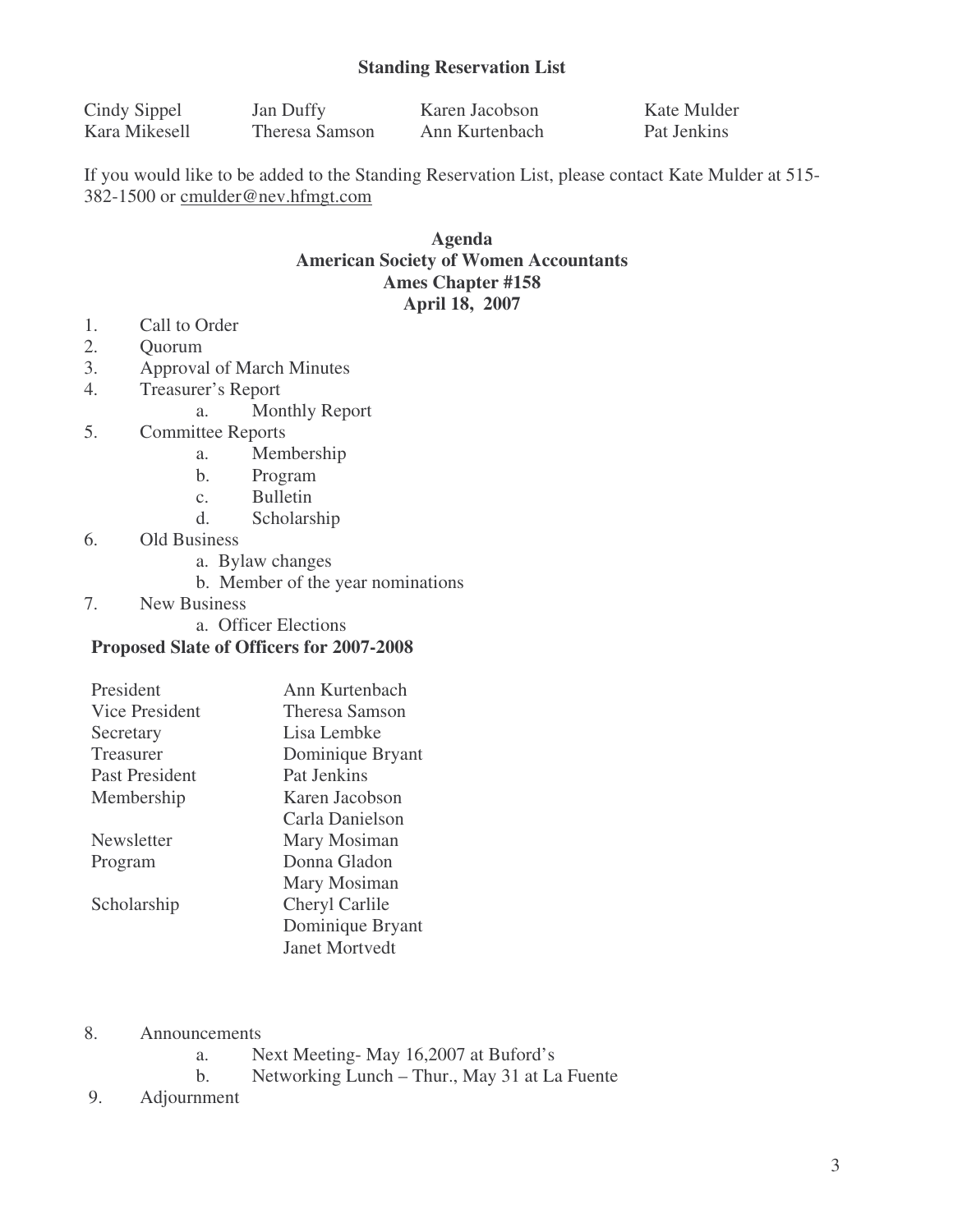## **American Society of Women Accountants**

Ames Chapter #158 Membership Meeting Minutes March 21, 2007

**Call to Order:** The March 2007 Membership Meeting of the Ames Chapter #158 was called to order by President Pat Jenkins in Ames on Wednesday, March 21, 2007. Those in attendance were: Cheryl Carlile, Jan Duffy, Karen Jacobson, Pat Jenkins, Annmarie Kurtenbach, Lisa Lembke, Kara Mikesell, Kate Mulder, Margaret Munson, Brenda O'Neall-Smith, Theresa Samson, Cindy Sippel, and Kathy Strum. A quorum was present.

**Approval of Minutes:** The February 2007 minutes should be amended to say Kate Mulder, instead of Kathy Mulder in the Nominating Committee section under New Business. Karen Jacobson moved and Cheryl Carlile seconded approval of the February 2007 minutes as amended. The motion carried unanimously. **Treasurer's Report:** No report

# **Committee Reports:**

## **Membership Committee:**

- Margaret Munson reported that the April meeting will emphasize membership. All members are encouraged to bring a guest. There will be drawings and a short presentation about ASWA and its benefits. A member offered a \$10 donation to the scholarship fund for each potential member that is a guest at the April meeting.
- Karen Jacobson reported on National's emphasis on membership, including the 9 in 9 program and the Recruiting Counts Contest. For the 9 in 9, chapters that recruit nine new members between September 1, 2006 and May 31, 2007, will receive one free conference registration for the 2007 ASWA/AWSCPA Joint National Conference in Orlando in October 2007. The Recruiting Counts Contest provides individual sponsor of two or more members with rewards that accumulate and grow with the number of sponsored new members.

**Program:** The topic at the April meeting will be goal setting. It will be an interesting program. **Bulletin:** Submit all information and reports for the April bulletin to Mary Mosiman.

**Scholarship:** Jan Duffy reported that the Chapter submitted one scholarship application to National for consideration.

## **Old Business:**

- **By-Laws Review.** An inconsistency was found for the By-Laws, in the section regarding the nominating committee. A correction will be made and the revisions will be sent out again. By-Laws will be considered again at the May meeting.
- **Late Night Catechism.** Sixteen people will be attending the social on Friday, March 30. Dinner will be at 5:30 at Aunt Maudes. Contact Karen Jacobson to confirm attendance. Karen has the tickets and will bring them to dinner or make other arrangements with anyone not planning to go to dinner with the group.
- **Member of the Year Nominations.** Send nominations to Ann Kurtenbach by April 1. Jan Duffy will send out the criteria. The committee is Ann, Cindy Sippel, Cheryl Carlile, and Karen Jacobson.
- **Officer Nominations.** The nominating committee (Theresa Samson, Ann Kurtenbach, and Dominique Bryant) is working on a slate of officers for the 2007-2008 year. The slate will be emailed and printed in the bulletin for elections in April.

## **New Business:**

**Seminar.** Jan Duffy and Theresa Samson will gather information about the Chapter sponsoring a seminar, possibly in June. They will report back next month.

**Next meeting:** April 18, 2007 at Buford's.

**Networking Luncheon:** Thursday, March 29 at Dublin Bay.

**Adjournment:** Meeting adjourned at 8:17 pm.

Respectfully submitted, Margaret Munson Acting Secretary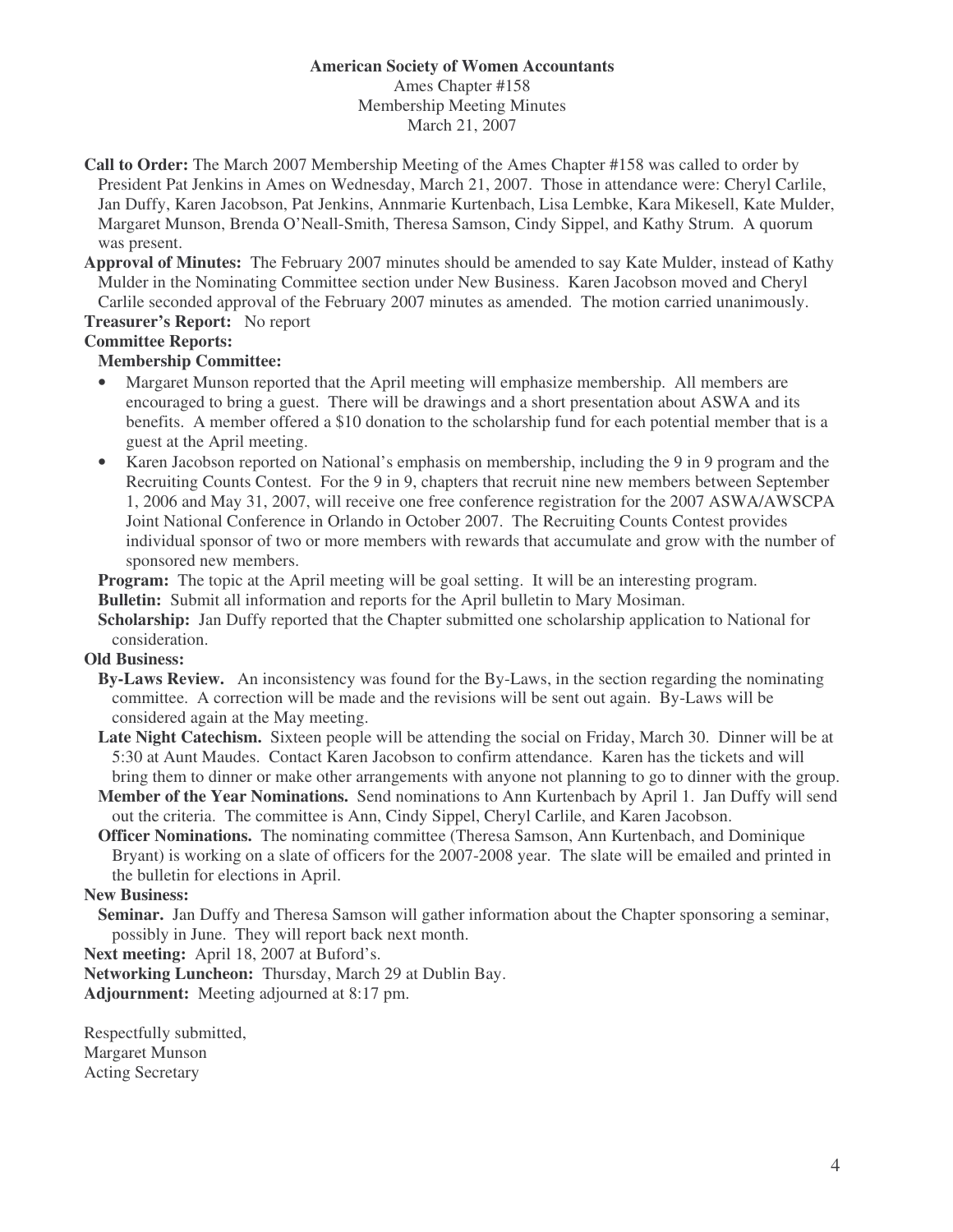## **Coming Attractions**



**Meeting Dates Location/Time Speaker/Topic 4**/18/07 **Dates Buford**'s/5:30 **Marty Baddeloo** 

Marty Baddeloo/Prepare for Success, Achieve Goals 5/16/07 Buford's/5:30 Dominique Bryant/Asset Allocation & Planning



## **Networking Luncheons**

RSVP to Karen Jacobson at 294-9388 or 733-2660 or kjacobso@iastate.edu

| Date         | Location   | Time  | noon on      |
|--------------|------------|-------|--------------|
| Mon $4/30$   | Lucullan's | 12:00 | Fri 4/27     |
| Thurs $5/31$ | La Fuente  | 12:00 | Wed 5/30     |
| Fri $6/29$   | Wallaby's  | 12:00 | Thurs $6/28$ |

## **Member Birthdays**

| Carla Danielson | April $6th$     |
|-----------------|-----------------|
| Sue Rybolt      | April $10^{th}$ |
| Carla Sacco     | May $15th$      |
| Lisa Kobernusz  | May 30th        |

## **Announcements American Society of Women Accountants**

ASWA was formed in 1938 to increase the opportunities for women in all fields of accounting and finance. The first chapter was chartered in Indianapolis, Indiana. Members of the national organization include partners in national, regional and local CPA firms, financial officers, controllers, academicians, financial analysts and data processing consultants, recent college graduates and women returning to the work force. Many ASWA members have attained professional certifications such as CPA, CMA, CIA and CFP. The mission of ASWA is *to enable women in all accounting and related fields to achieve their full personal, professional and economic potential and to contribute to the future development of their profession.*